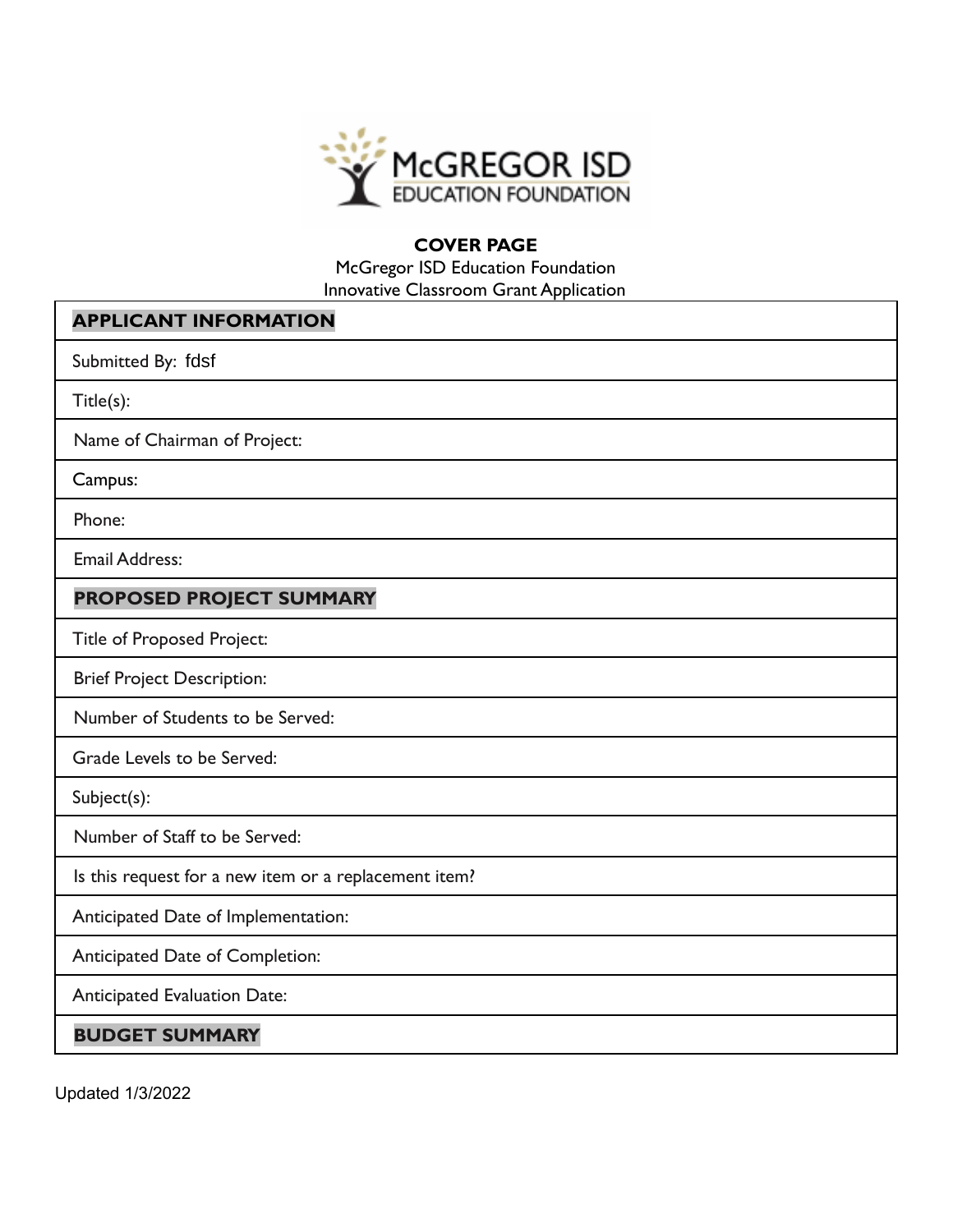Total Project Budget: \$

Total Dollar Amount Requested: \$

Percentage of Requested Funds to Total Project Budget:

Funding From Other Sources: \$

Applicant Signature Date

Principal Signature Date

Technology Director Signature Date

## **McGregor ISD Education Foundation Innovative Classroom Grant Application**

## **NOTE: Cover Sheets will be removed prior to application review.All proposals are reviewed anonymously. Do NOT include staff names in the application.**

| <b>PROJECT SUMMARY</b>                                |  |  |  |  |
|-------------------------------------------------------|--|--|--|--|
| <b>Title of Proposed Project</b>                      |  |  |  |  |
| Number of Students to be Served:                      |  |  |  |  |
| Grade Levels to be Served:                            |  |  |  |  |
| $Subject(s)$ :                                        |  |  |  |  |
| Number of Staff to be Served:                         |  |  |  |  |
| Is this a request for a new item or replacement item? |  |  |  |  |
| PROJECT TIMELINE SUMMARY                              |  |  |  |  |
| <b>Anticipated Date of Ordering Materials:</b>        |  |  |  |  |
| Anticipated Date of Implementation:                   |  |  |  |  |
| Anticipated Date of Completion:                       |  |  |  |  |
| <b>Anticipated Evaluation Date:</b>                   |  |  |  |  |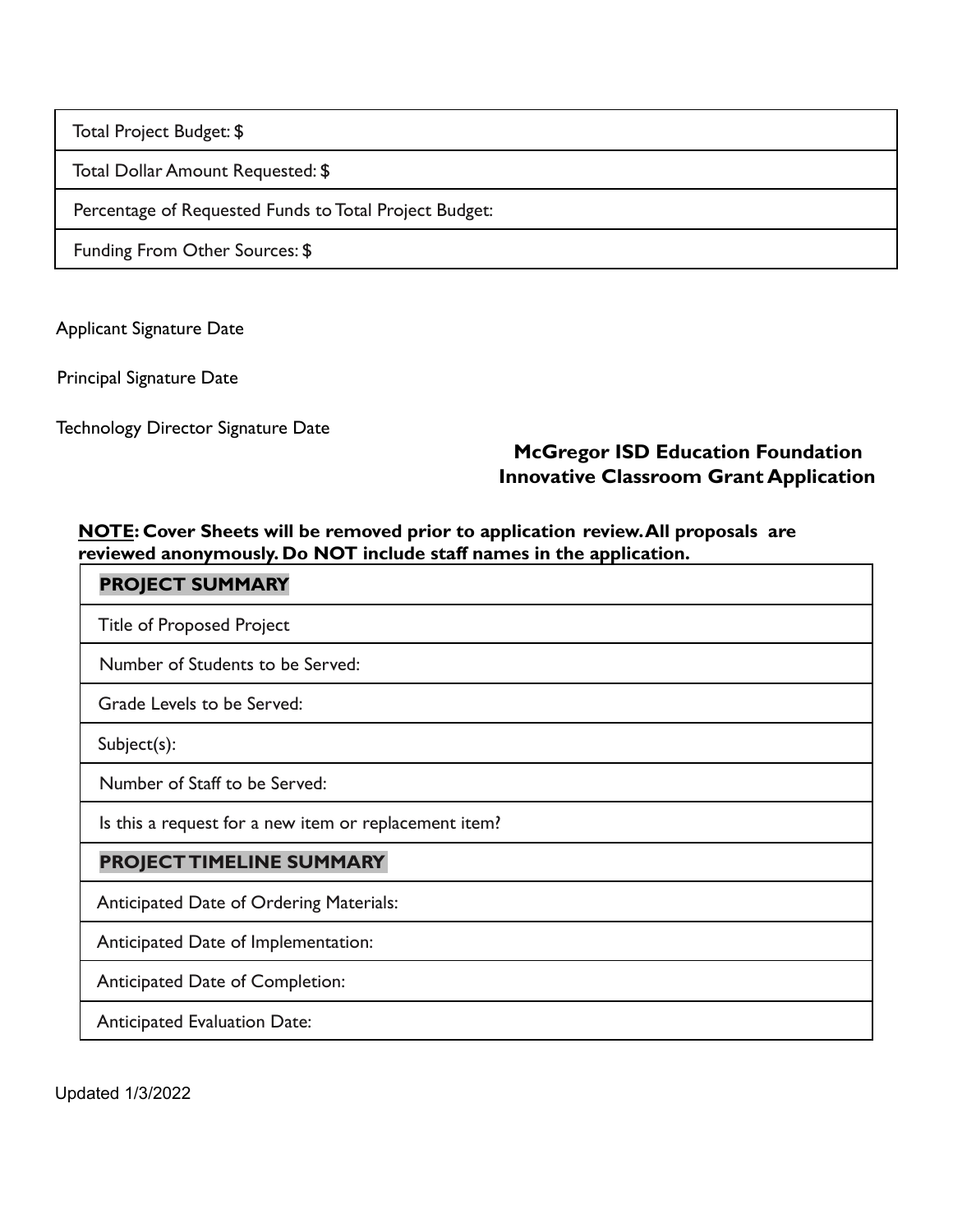**BUDGET SUMMARY**

Total Project Budget: \$

Total Dollar Amount Requested: \$

Percentage of Requested Funds to Total Project Budget:

Funding From Other Sources (Please state the source and the amount): \$

1. Summarize the rationale of the project. In what way, if any, is the identified project compatible with your campus and/or District Improvement Plan and what critical need does it address? Why do you consider this project to be a solution to this need? (No more than 150 words) **(15 points)**

2.What are the major objectives of the project?(No more than 75 words) **(20 points)**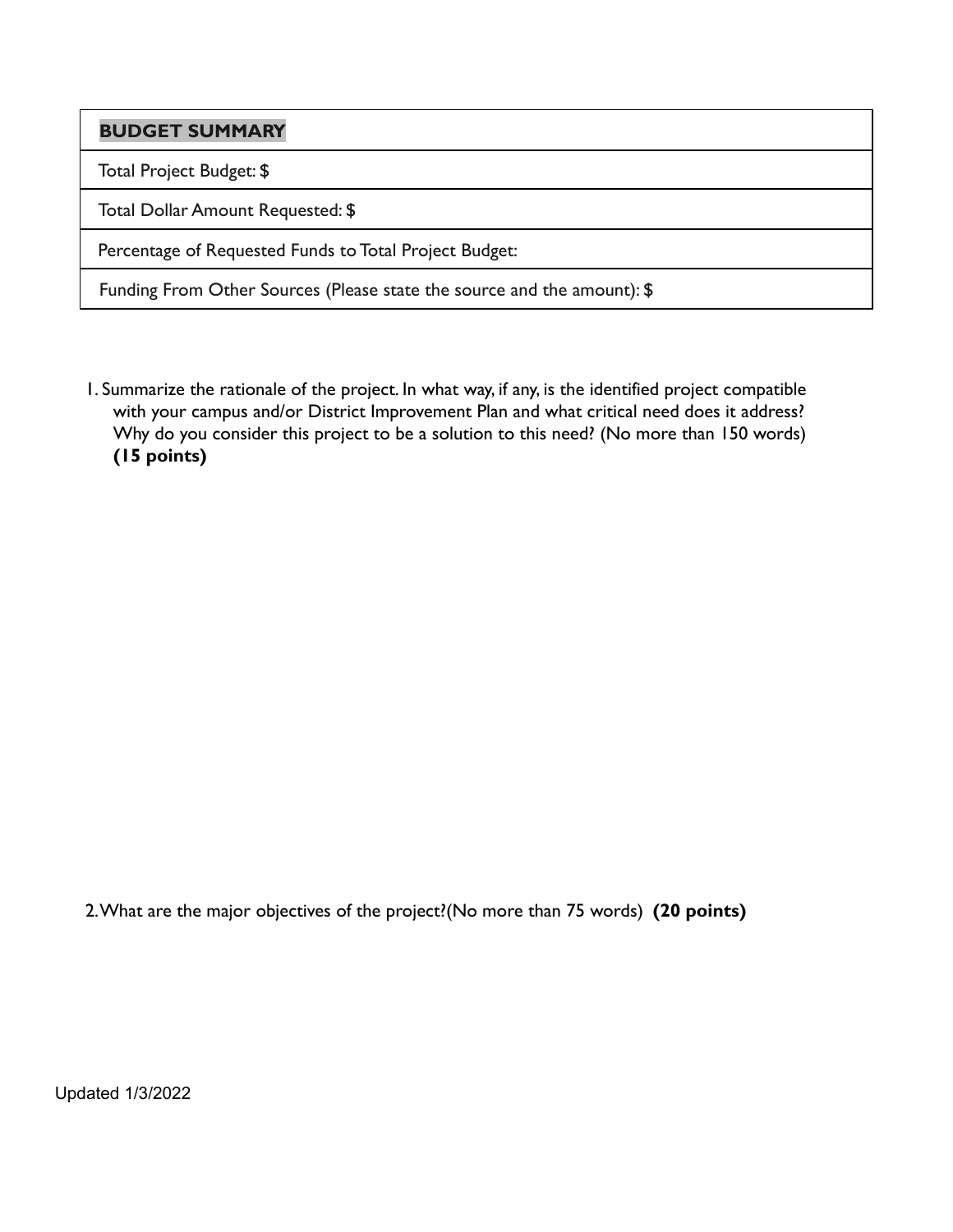3.What is the implementation plan and projected timeline for the project? (No more than 100 words) **(10 points)**

4. Describe how students and staff will benefit from the project? How is this project innovative, creative or unique? Will this project continue once grant funds have been expended? If yes, what is the plan for sustainability? If not, why will the project be terminated? (No more than 175 words) **(30 points)**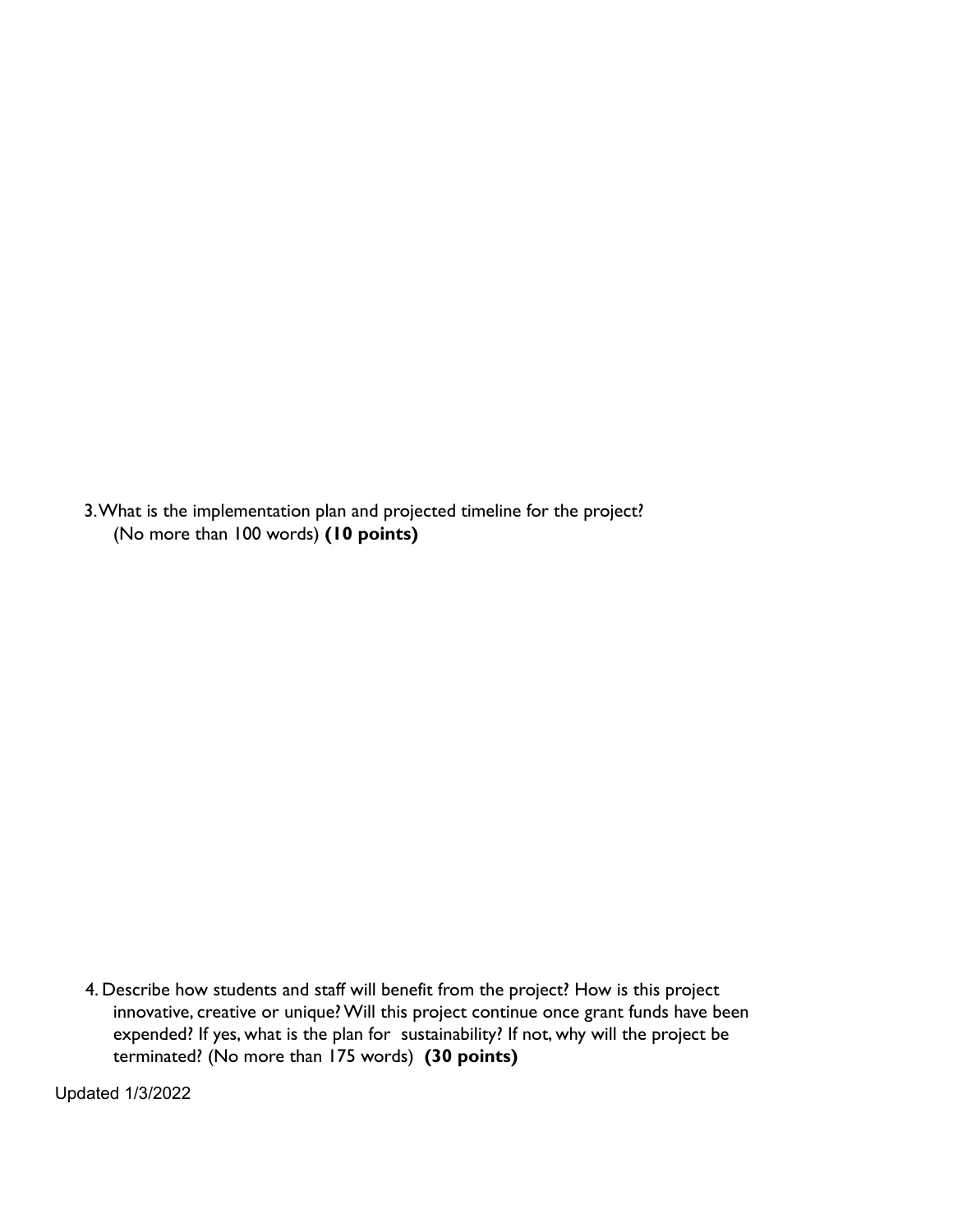5. How will you specifically evaluate whether your objectives have been achieved? (A written project evaluation is REQUIRED at the completion of the project.) (No more than 50 words) **(20 points)**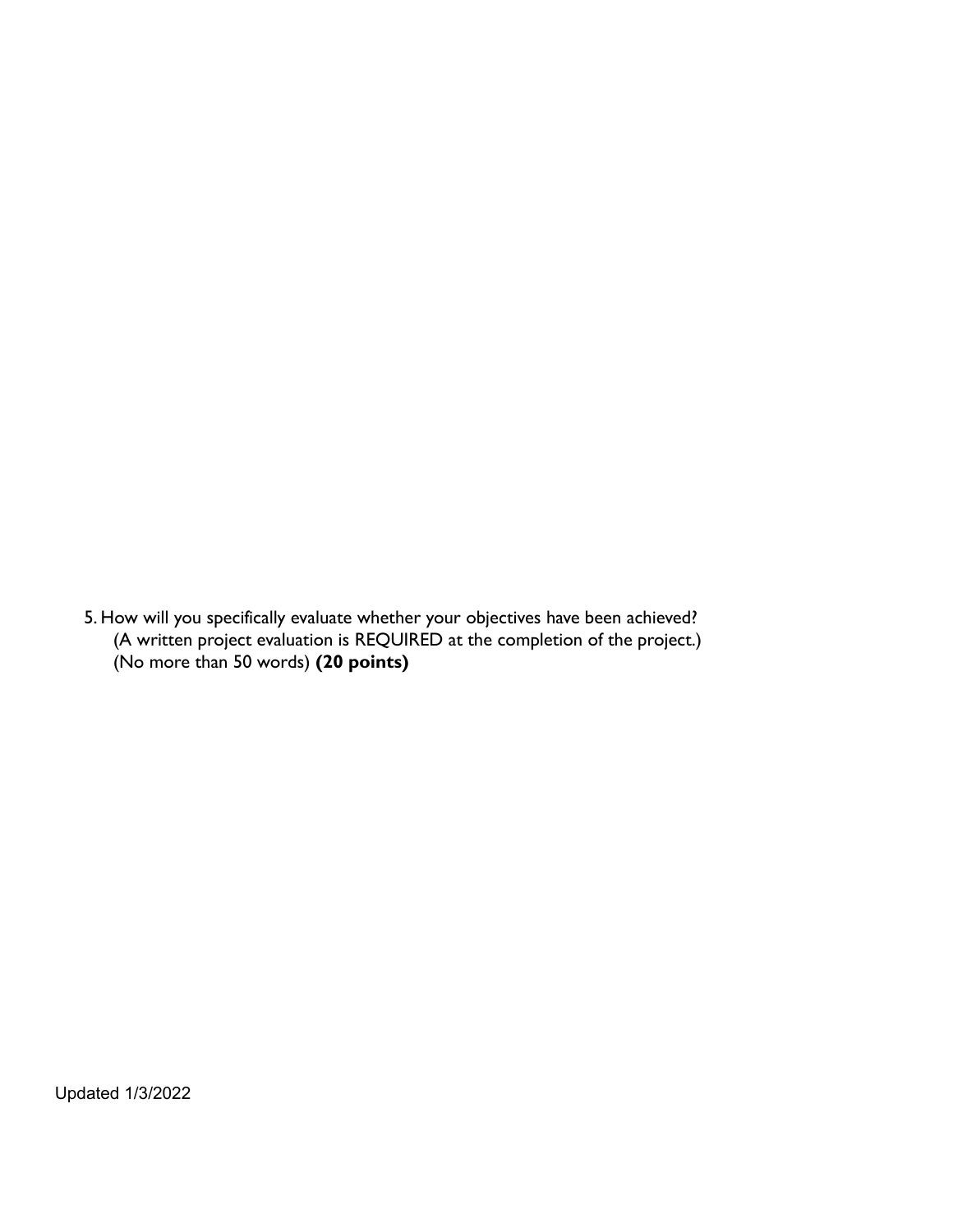6 Detail the budget for requested project funds in order of priority. Applications with incomplete budget detail will be disqualified. Include specific information, such as what materials and equipment will be needed, sources of supply, cost (including transportation, training, shipping/handling, etc.) List separately any additional materials that may be required to implement this project. **(5 points)**

NOTE: If this project is approved, receipts of all expenditures and proof of payment must be attached to a written final evaluation and submitted to the foundation upon completion of the project.Actual quotes obtained do not need to be attached .

| Quantity | Item | <b>Cost Of Item</b> | <b>Supplier</b> | <b>Budget Amount</b> |
|----------|------|---------------------|-----------------|----------------------|
|          |      |                     |                 |                      |
|          |      |                     |                 |                      |
|          |      |                     |                 |                      |
|          |      |                     |                 |                      |
|          |      |                     |                 |                      |
|          |      |                     |                 |                      |
|          |      |                     |                 |                      |
|          |      |                     |                 |                      |